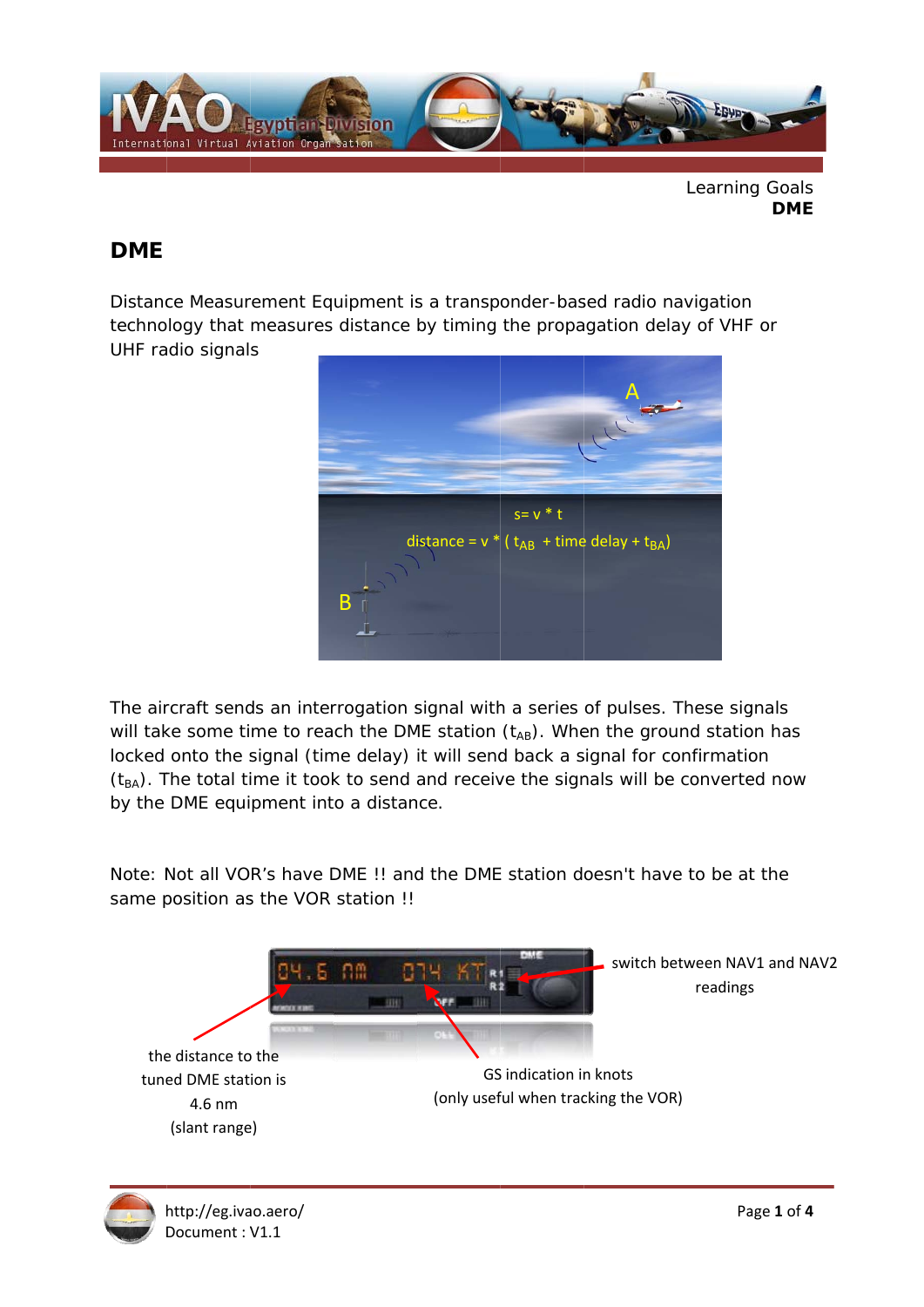## **Slant range**

the Slant range is the line-of-sight distance between your aircraft and the ground station.



The Slant range indicates the straight horizontal distance when on the ground and at the same level as the ground station!

The Slant range indicates the altitude when exactly overhead the station. For that reason...the basic DME equipment in small aircrafts is purely an indication and it will never read 0 unless you park your aircraft on top of the DME station ©



figure: 2

This situation clearly shows that both aircraft A and B have the same DME reading but it doesn't mean that they are about to hit each other

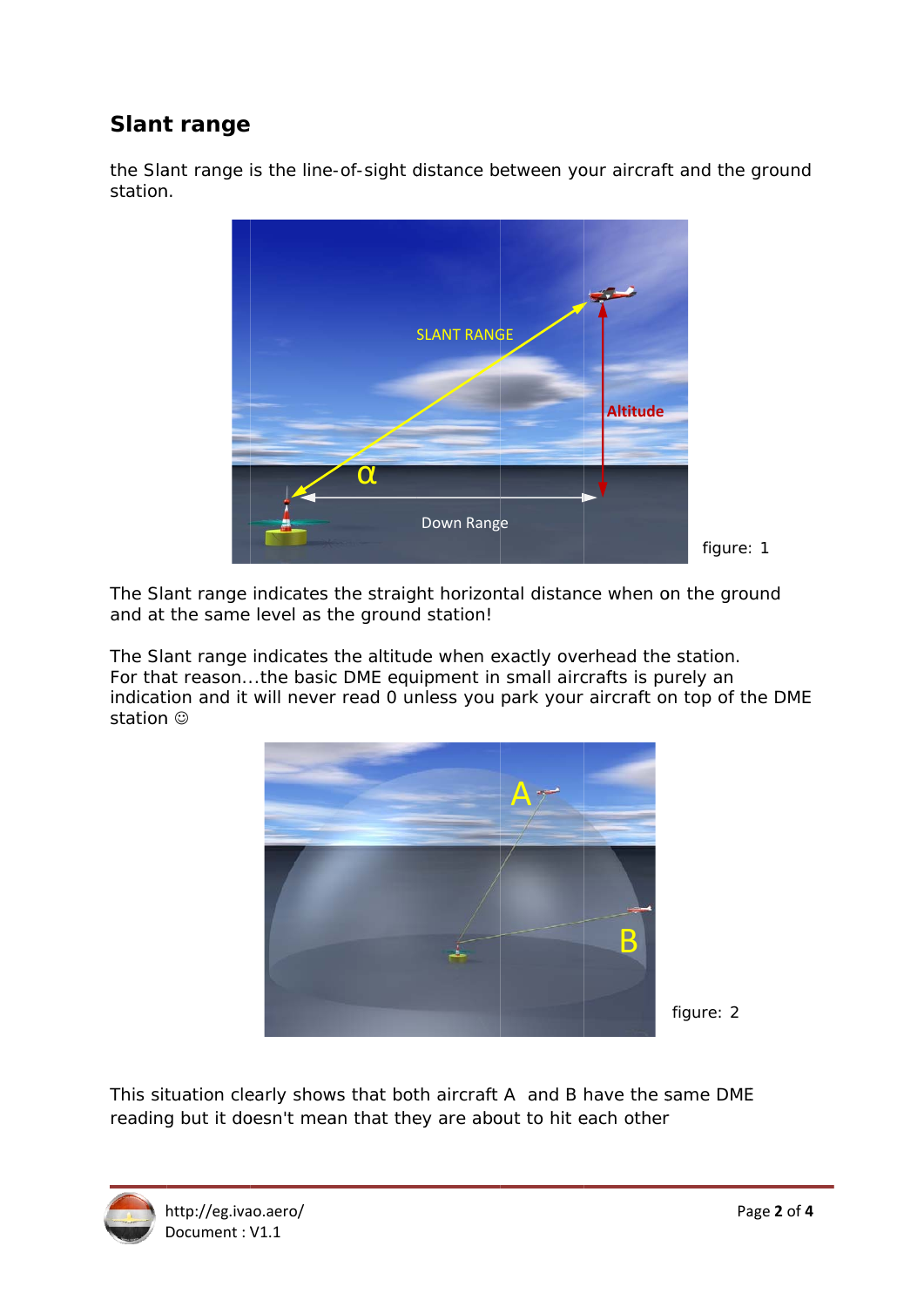But how come big airliners read 0 DME when they overfly a VOR station??

well...as we have seen from figure nr 1, DME equipment gives you the slant range. If we know our altitude we could easily calculate with some math the DOWN RANGE (ground distance) according to:

## downrange = slant range  $*$  cos  $a$

but in reality it's not that easy because this equation only works if the earth is flat and no other effects will interfere with the transmission of the radio signals.



Have a look at the following situation:

Aircraft flying at high altitude will have to deal with the earth's curvature. The downrange is no longer a straight line.

Other refraction effects like :

The transmitted wavelength of the radio signal The barometric pressure The air temperature The atmospheric humidity Coastal refractions Mountain reflections etc...

requires very costly and highly complex equipment in order to calculate the GROUND distance. So ... for that reason....small aircrafts are equipped with simple DME instruments which will provide you a SLANT RANGE only.



figure: 3